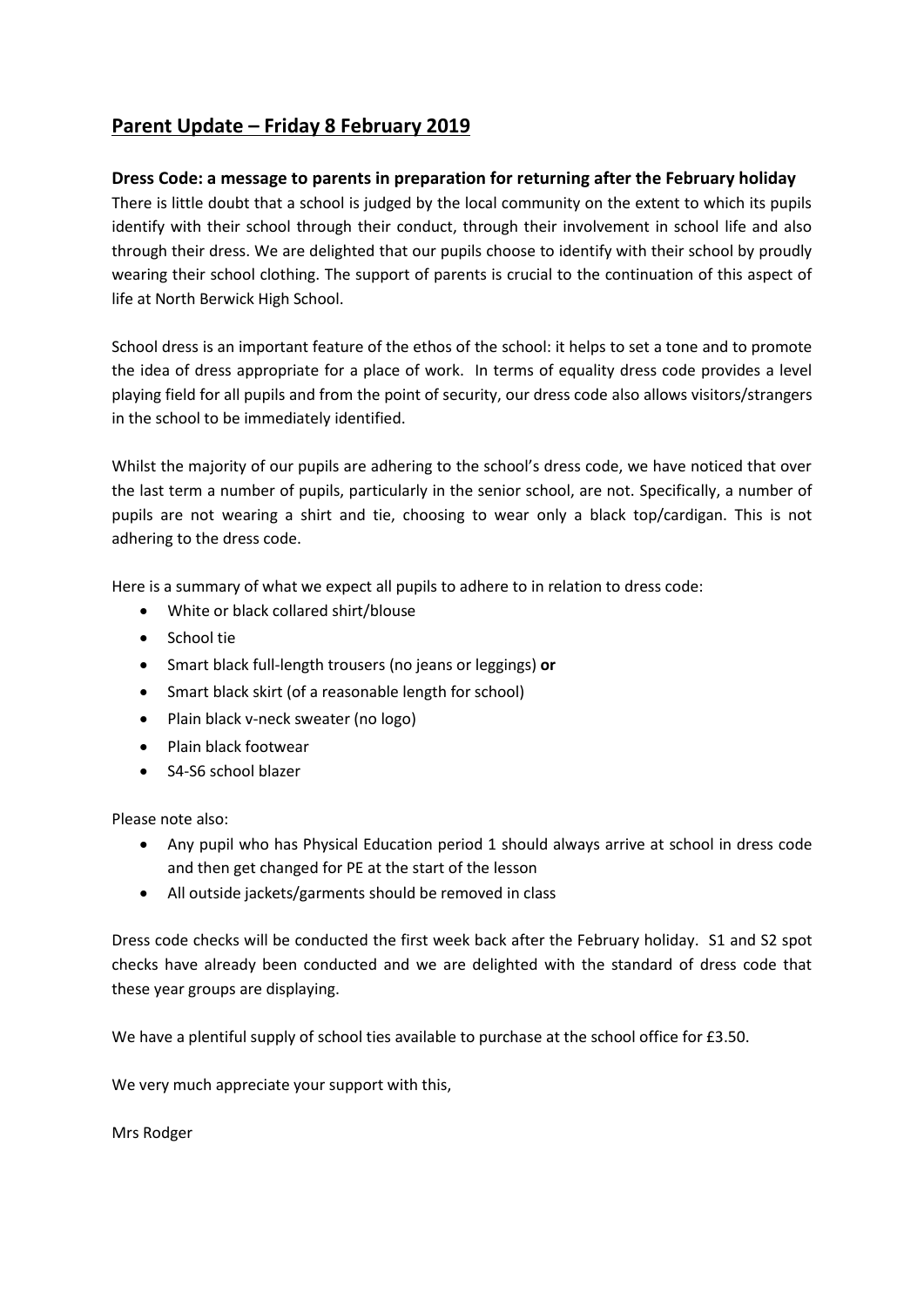# **Parental Engagement Strategy Survey**

East Lothian Council are seeking to evaluate the impact of the 2017 parental engagement strategy. This is being done by means of a survey which can be accessed on our school website or by copy and pasting this link to your browser:

[https://edubuzz.limequery.org/index.php/482392/lang-en.](https://edubuzz.limequery.org/index.php/482392/lang-en)

The strategy document can be read either on the school website or by copy and pasting this link to your browser:

[https://www.eastlothian.gov.uk/downloads/download/12712/parental\\_engagement\\_strategy.](https://www.eastlothian.gov.uk/downloads/download/12712/parental_engagement_strategy)

If you have any difficulties accessing either of these links, please contact us at [communications@northberwickhigh.elcschool.org.uk](mailto:communications@northberwickhigh.elcschool.org.uk) and we will forward the links to you directly.

Feedback from this evaluation will be extremely helpful to the school, so it would be much appreciated if you could take the time to complete the survey.

As the survey results will be collated on a school basis, if you have children at different schools a separate survey will need to be carried out for each school, however if you have more than one child at the same school, only one survey will be necessary.

# **S1 ICT – Internet Safety**

This term our S1 students have been working on an Internet Safety unit in ICT. The aims of the unit are to: ensure students are considering their safety when using resources and communicating online; to learn about what happens to information they may share online and to ensure that our students share information responsibly.

Students have engaged in a number of classroom discussions surrounding the benefits and the risks of the internet. Alongside this they have considered an example of a social media profile, in order to identify what is positive about the profile and what is potentially unsafe. We felt it was also imperative to make students aware of the Child Exploitation and Online Protection (CEOP) branch of the Police Service, where individuals can report concerns over any inappropriate communication online (see www.ceop.police.uk/safety-centre/).

The highlight of the unit for both the pupils and the Business Education and Computing Faculty is the competition, where students work on creating a resource around the theme "Together for a Better Internet" - this year's entries so far have included cakes, music videos and an animation. It is great to see our pupils embracing their creative side whilst committing to ensuring their own safety and the safety of others whilst using the internet. The competition is heating up - watch this space for the announcement of our winners!

#### **HPV Vaccination Forms**

If you have not already done so, please ensure that these forms are returned when school restarts on Tuesday 19 February.